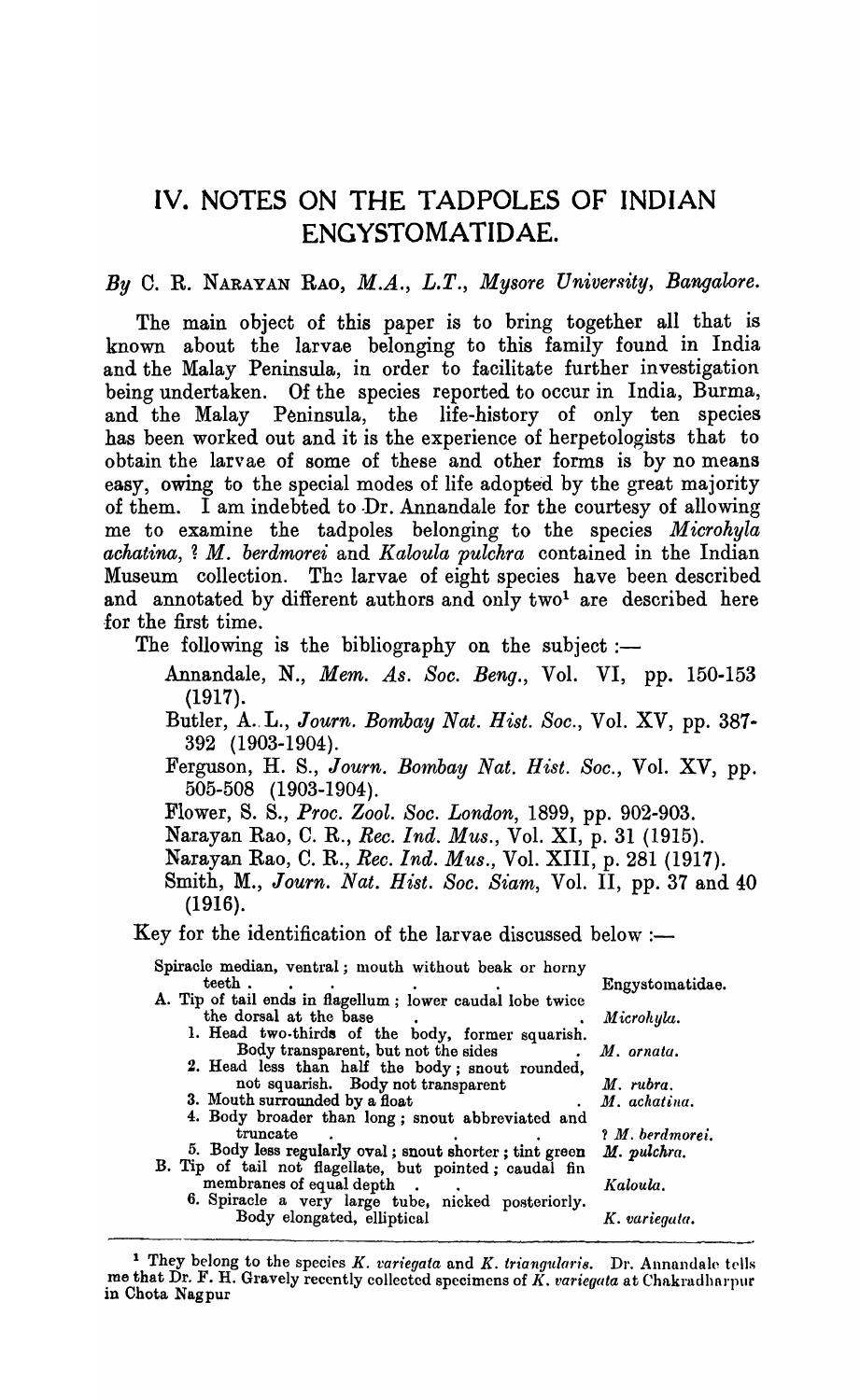- 7. Spiracle an inconspicuous transparent tube, not nicked. Body perfectly transparent, with a horseshoe-shaped mark on the head . *K. triangularis.*
- 8. Spiracle almost forms a sheath for the root of the anal tube. Body densely pigmented K. pulchra.
- 9. Spiracle not forming a sheath for the anal tube; length of body more than one and a half times the width. . .. . K. *obscura.1*
- U. Tip of tail obtusely rounded. Tail lobes delicate and at greatest depth individually three·fourths of the muscular portion .. G.acOPU8. 10. Spiracle a conical tube opening almost inter
	- femorally. Body and muscular part of tail densely pigmented  $C.$  *systoma.*

# Microhyla rubra (Jerd).

# LARVA.

1904. Ferguson, *Journ. Bombay Nat. Hist. Soc.*, Vol. XV, p. 506.

1915. Narayan Rao, *Ree. Ind. lJfus.,* Vol. XI, p. 3l.

1917. Narayan Rao, *Rec. Ind. Mus.,* Vol. XIII, p. 282.

I have shown that Mr. Ferguson has mixed up these larvae with those of *M. ornata.* 

# Microhyla ornata. (Dum and Bibron).

#### LARVA.

1899. Flower, *Proc. Zool. Soc. London,* p. 902. 1903-1904. Ferguson, *Journ. Bombay Nat. Hist. Soc.*, Vol. XV, p. 506. 1903-1904. Butler, *Journ. Bombay Nat. Hisl. Soc.,* Vol. XV, p. 387. 1917. Narayan Rao, *Rec. Ind. Mus.,* Vol. XIII, p. 282.

Butler remarks" the tadpoles of this and other species of *Microhyla*  are very peculiar, being almost perfectly transparent, with the viscera showing through conspicuously." The larvae of M. ornata have an opaque reflecting tissue on the sides and the only organ that shows through is the heart. Further down he observes " owing to their extraordinary delicacy I never managed to keep them alive." In my aquarium they thrive quite as well as any of the hardiest of the Ranid larvae.

# Microhyla achatina (Boie).

LARVA.

1916. Smith, *Journ. Nat. Hist. Soc. Siam,* Vol. II, p. 37. 1917. Annandale, *lYlem. As. Soc. Bengal,* Vol. VI, p. 150.

The modification of the lower lip 'into a float-like structure resembling that met with in certain species of *Megalophrys* is an interesting fact.

### ? Microhyla berdmorei, Blyth.

### LARVA.

1899. Flower, *Proc. Zool. Soc. London,* p. 902. 1917. Annandale, *Mem. As. Soc. Bengal,* Vol. VI, p. 151.

Dr. N. Annandale<sup>2</sup> has shown that the 'transparent larvae' described by Flower are probably those of *M. berdmorei.* 

<sup>1</sup>I have not had an opportunity to examine the larva and have had to rely on the description of Ferguson ( $o\overline{p}$ , cit., p. 506).

<sup>2</sup> *Mem. As. Soc. Bengal*, VI, p. 151 (1917).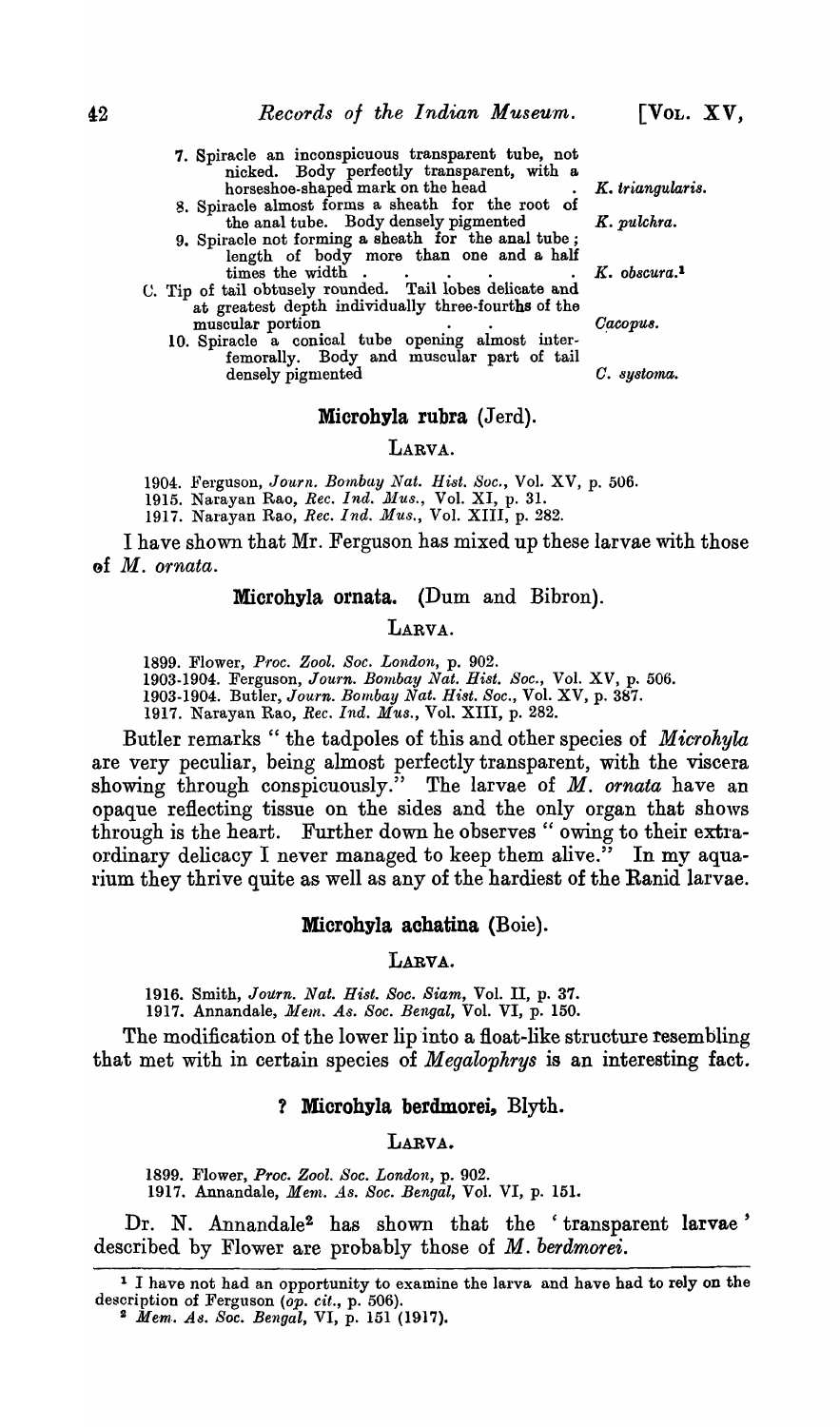# Microhyla pulchra (Hallow).

LARVA.

*1917. Microhyla pulchra.,* Smith, *Journ. Nat. BiBt. Soc. Siam* II, p. 229.

#### Kaloula obscura, Giinth.

# LARVA.

1903-04. Ferguson, Journ. Bombay Nat. Hist. Soc., Vol. XV, p. 507.

#### Kaloula pulchra, Gray.

#### LARVA.

1917. Annandale, *Mem. As. Soc. Bengal,* Vol. VI, p. 152. 1916. Smith, *Journ. Nat. Hist. Soc. Siam,* Vol. II, p. 40. 1903-04. Butler, *Journ. Bombay Nat. Hist. Soc.,* Vol. XV, p. 391.

# Kaloula variegata (Stoliczka).

This is a very common frog in South India, whose presence after a heavy shower (not less than two inches) is detected by the peculiar cry represented by the syllables "Qhauy, Qhuay, Qhauy." It has been taken in the termites' nest in company with the black scorpion *Palamnaeus.*<sup>1</sup>

LARVA.

Body oval, flat on both surfaces ; length to breadth as 3 is to 2, snout rounded, truncate. Nostrils close to the median line, equidistant



 $a =$  vent; h = spiracular hood; h.r. = horny ridge; m = mouth; mp = muciferous pits;  $p =$  papillae;  $s =$  spiracular opening.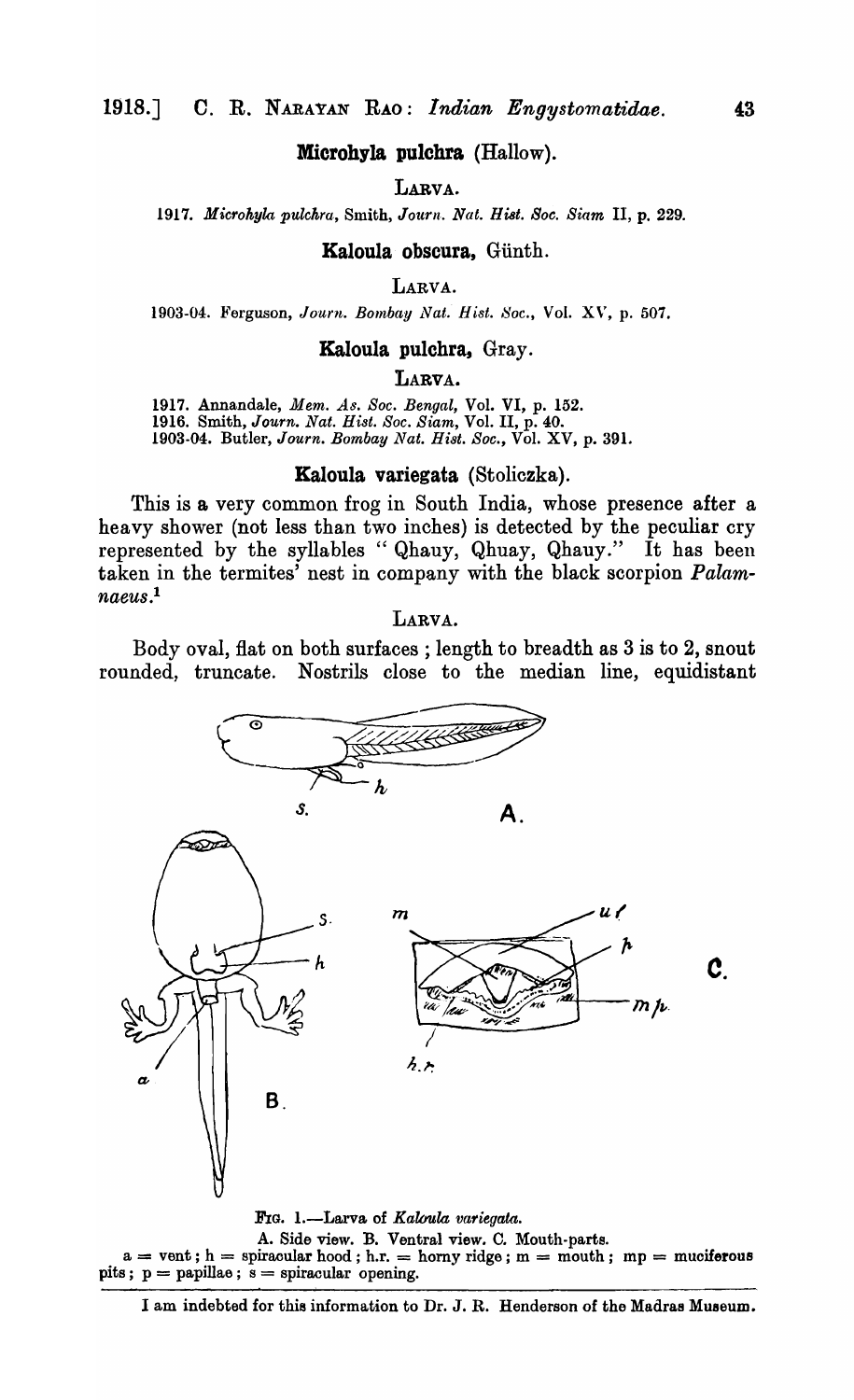between snout and eyes. Internasal spaoe about one-seventh the interorbital. Mouth terminal, both lips contractile and the lower occasionally with a horny rim and microscopic papillae which may extend to the corners of the mouth. A sensory groove connecting nostrils and eye.

Spiracle a large tube, notched behind; anal tube median. Tip of tail pointed but not flagellate; both lobes of equal depth, and arched. Greatest depth of tail about one-third the total length.

Body brownish, or gray with minute black spots; occasionally a blue spot in the groin; muscular part of tail blotched.

The following are the measurements of a fully grown tadpole :-

|                       |   | mm. |
|-----------------------|---|-----|
| Total length          |   | 45  |
| Length of body        |   | 15  |
| Length of tail.       |   | 30  |
| Maximum width of body | ٠ | 10  |
| Maximum depth of body |   |     |
| Maximum depth of tail |   |     |

In the aquarium these tadpoles were noticed to hide themselves under stones and avoid the lighted portion and in ponds they secrete themselves in the deeper recesses, darting to the surface periodically for the purpose of breathing. The metamorphosis is completed in 20 to 30 days in the aquarium, but in nature I have noticed it is over in a fortnight.

# Kaloula triangularis (Günther.).

In South India this frog is more common in the hills<sup>1</sup>, but is also frequently met with in the plains under a heap of dried leaves or other suitable cover in close proximity to pools of rain-water. Little is known about the habits of the adult.



<sup>&</sup>lt;sup>1</sup> Ferguson, Journ. Bombay Nat. Hist. Soc., Vol. XV, p. 507.